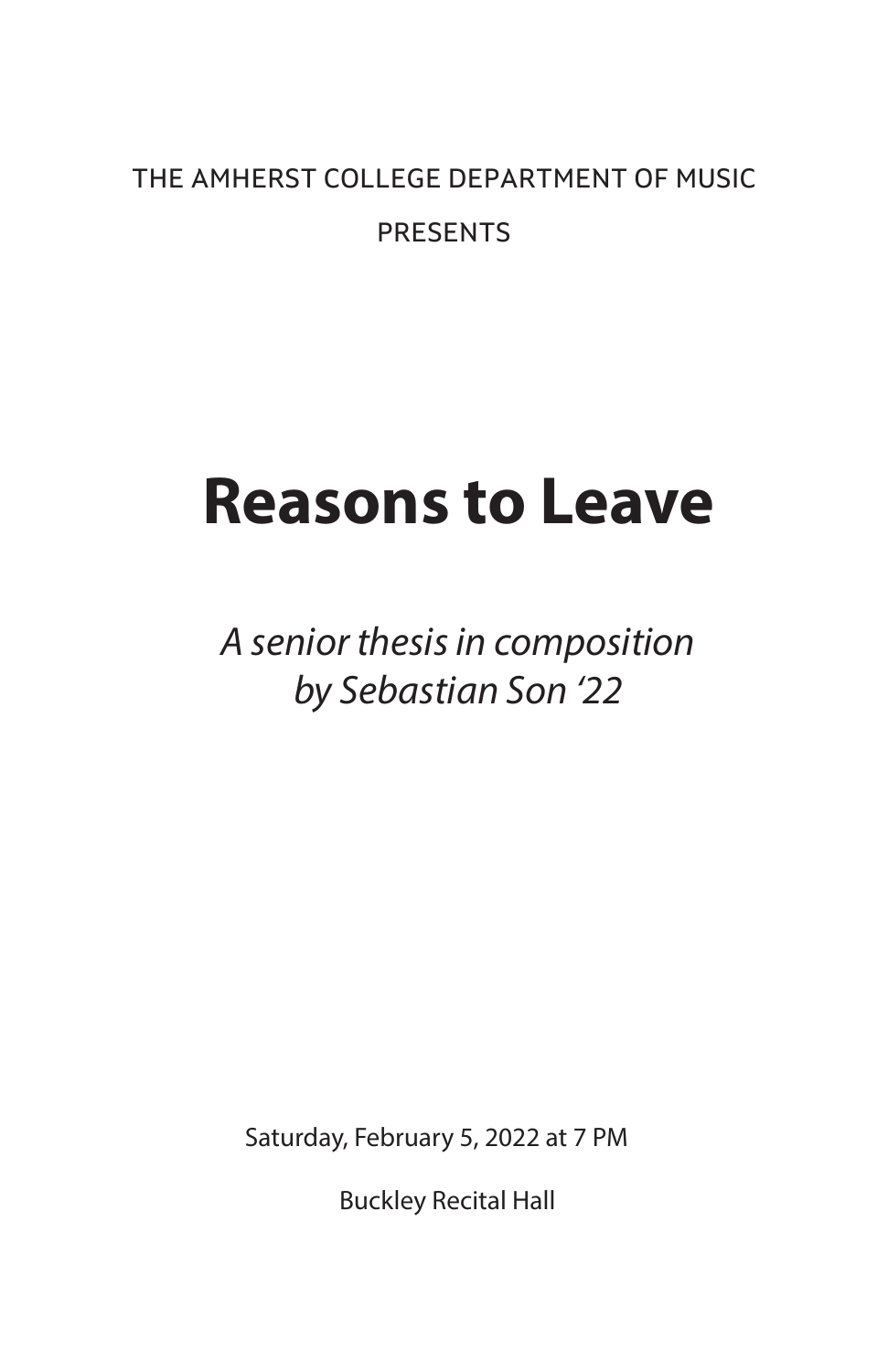# **Reasons to Leave**

*Written, arranged conducted and directed by Sebastian Son*

- I. Things Look Better From a Distance
- II. If I Had a Rocket Ship
- III. I'll Never See Them Again
- IV. Have Faith
- V. Never Gonna Go Back
- VI. Translation
- VII. Shall I Die
- VIII. Song of the Mad Scientist
- IX. If I Had a Rocket Ship (Reprise)
- X. A Star
- XI. The Botanist

Performers: Annika Paylor '24, Character 1 Anika Grimsrud '24, Character 2 Alfred Kibowen '23, Character 3 Scott Romeyn '22, Character 4 Cassandra Jin '24, violin Yeju Kang '24, cello Daniel Flores García '24, guitar Quentin Jeyaretnam '23, bass Miles Garcia '25, drums Sebastian Son '22, piano

*Please silence your mobile phone, pager, watch, or any other electronic noise-makers during the concert. Please refrain from using electronic devices with light-producing screens, as they are distracting to your fellow audience members.*

*\_\_\_\_\_\_\_\_\_\_\_\_\_\_\_\_\_\_\_\_\_\_\_\_\_\_\_\_\_\_\_\_\_\_\_\_\_\_\_\_\_\_\_\_\_\_\_\_\_\_\_\_\_\_\_\_\_\_*

*Cameras and recording devices are strictly prohibited.*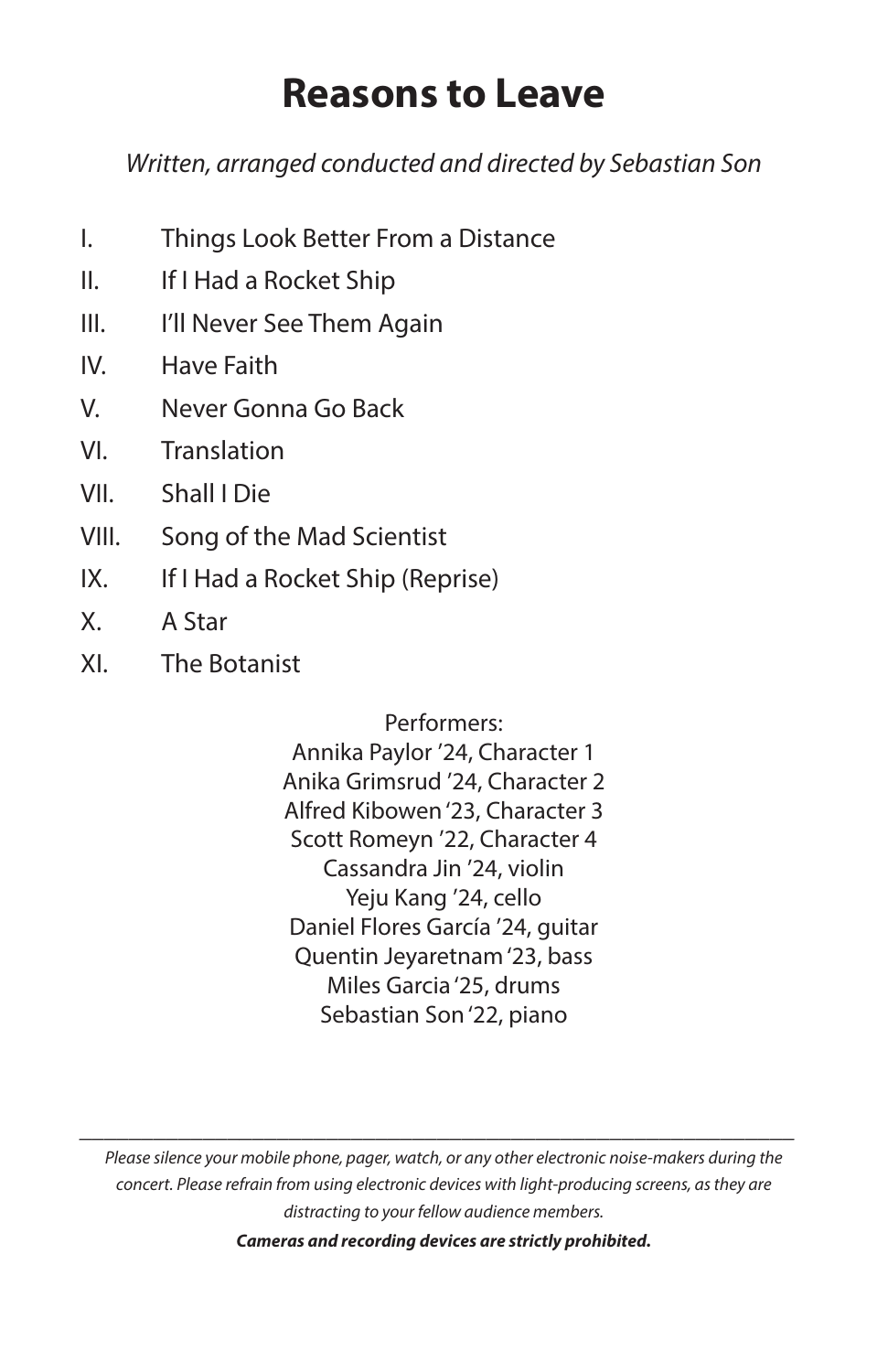#### **NOTES ON THE PROGRAM**

*Reasons to Leave* is about a rocketship, in theory. There is a rocketship leaving the Earth for a distant planet, and different people find different reasons to board it and leave forever. That was the concept I presented to my advisor over a Zoom call in 2020, and it served as my focus as I wrote these songs. The show is, still, about a rocketship leaving the Earth. But after two years of writing and three weeks of rehearsal, I think it's come to be less about rockets and more about choices. There's something universal in the choice to leave - it's never a decision without impunity. When you make the choice to leave, you leave people behind. I hope that this show makes that choice a very difficult one.

*Reasons to Leave* is a musical song cycle that draws its inspiration from folk, pop, rock, and Broadway tunes. It is composed of eleven songs, sung by four actors and played by a band of piano, violin, cello, bass, guitar, and drums. The characters that appear do not necessarily all belong to the same universe, but there is something that they share: a choice, and a distant call that only they can hear.

As a writer, what I'm interested in are stories; many little vignettes about people whose stories may appear over and over again through the course of history. My characters have numbers, not names, because I think of their journeys as fables - more about the lesson to be learned than the person involved. Without costumes or a set, this show lacks some of the aspects of a full blown musical, but let that not be a hindrance - I invite you to let the actors take you on a journey, and have your mind fill in the surroundings.

#### **ABOUT THE COMPOSER**

Sebastian Son has held various musical roles, including singing in county and regional choirs, conducting his high school marching band, and working as a part-time organist in his hometown of Fort Lee, New Jersey.

He began his music studies at the age of ten, when the organist of his local church heard his siblings singing in the pews and promptly decided to form a children's choir. Sebastian taught himself to play the piano at the age of 16, and acted in various school musicals as a high schooler. He began acting more extensively in college, performing in shows like *Who's Afraid of Virginia Woolf, Bare: A Pop Opera*, *Urinetown*, *Little Women: The Musical,* and *Faustus*. In 2019, he performed in a reunion show of Jim Steinman '69s senior thesis, with the Off-Broadway cast of *Bat Out of Hell: The Musical* - an experience that convinced him to write his own show.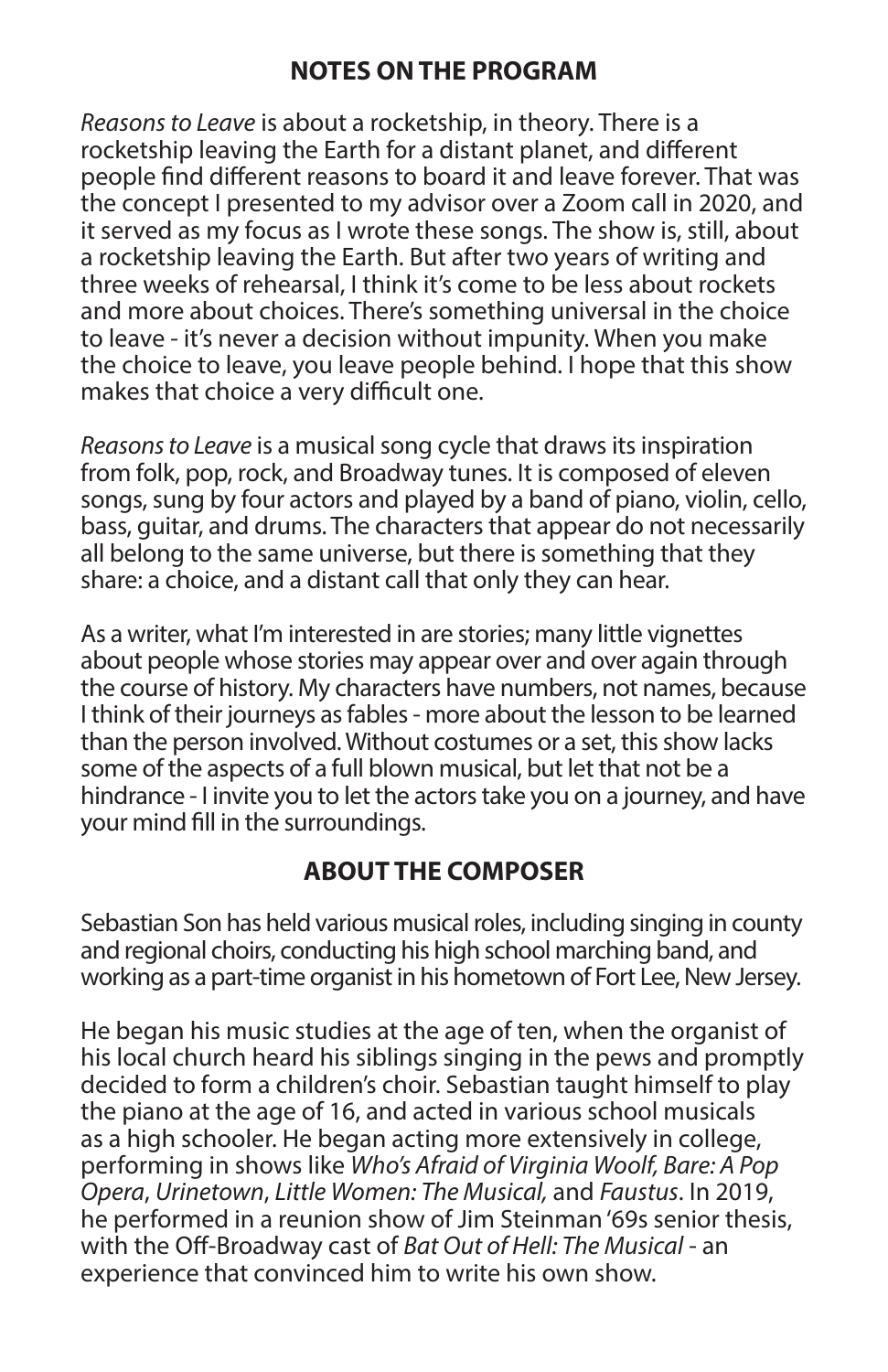Nowadays, Sebastian is hard at work completing his English and his Music major. In his free time, he sings with the DQ, performs with the improv group Mr. Gads, gives his little cousin guitar lessons, writes creatively with the Asian-American Writers Group, takes jiu-jitsu classes with Amherst MMA, and gigs with an acoustic guitar around the Pioneer Valley. You can find him hunched over a computer as he works on self-releasing an album of original songs (*A Summer in Quarantine*) to be released on all major streaming platforms later this year. Follow him @singsebastianson on Instagram to stay up to date on his latest endeavors.

## **NOTES ON THE SONGS**

**Things Look Better From a Distance** is an ensemble number that introduces us to one of the main themes of the show. We hear different voices calling out, but we aren't sure of who they are. They remark that 'things look better from a distance', implying that they are willing to partake in a faraway journey. Some voices respond, saying 'please don't leave / without a means / come back to me', but they are drowned out in the countdown of the rocket as it takes off into the night.

**If I Had a Rocket Ship** is an icy rock ballad that introduces the voices of the Billionaire (Characters 1, 2, 3) - a wealthy captain of industry who has used his immense resources to craft a rocket ship in secret. He believes the Earth is dying and intends to save only those who feel alone. The song outlines the source of his bitterness - a longstanding frustration to fulfill the expectations of his absent father.

**I'll Never See Them Again** is an uptempo pop/rock ballad about a young Nurse (Character 2) who is frustrated with the people in her life who have abandoned her. She tells the story of her missing stepfather and her early marriage, and upon hearing the call of the Billionaire, resolves that 'I'll never see them again'.

**Have Faith** is an acapella spiritual number, sung by the entire cast. The voices sing to 'have faith', a signal to resist the call of the rocketship, and trust that things will be okay. We hear of some of the disasters that have struck their world, like 'swollen toad[s]', 'broken roads', and 'sunburned skies', yet the voices insist that the listener 'have faith'.

**Never Gonna Go Back** is a fast pop number about a recently-escaped Convict (Character 1), driving at reckless speeds down the road. She tells her partner and unwilling partner-in-crime to 'get your fingers intertwined inside my hand as we drive / cause I'm never gonna go back in' as they outmaneuver pursuing police cars.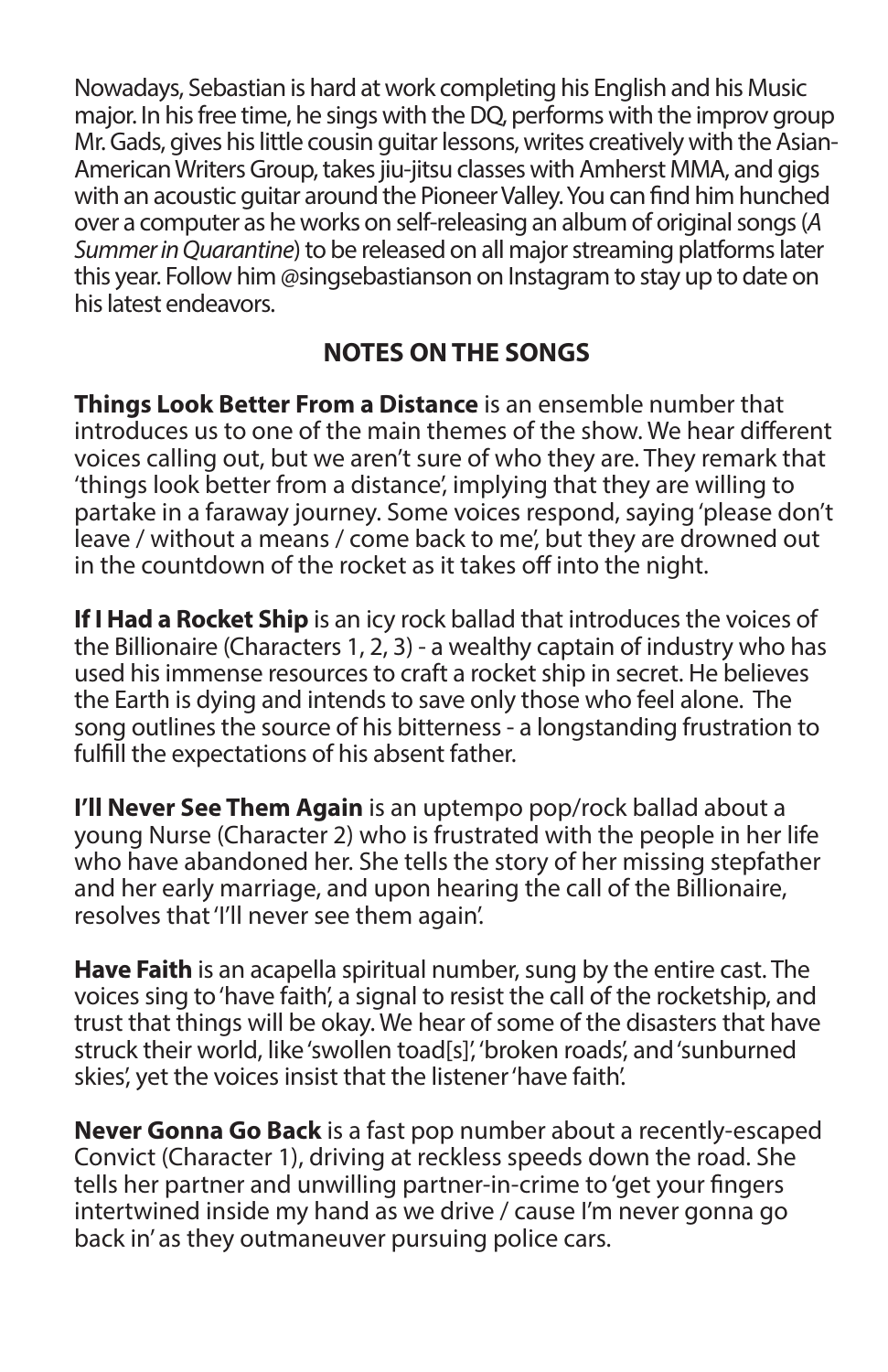**Translation** is a contemporary musical theater number about a college-aged Student (Character 3) dealing with the sudden death of his grandmother. As he attends her funeral, he realizes that he never knew her because of the language barrier between them. The song ends with Arirang, a traditional Korean folk song, played between the piano and strings.

**Shall I Die** is a recitative, sung in the secco (dry) style. In it, we see three previous voices emerge: the Nurse, the Convict, and the Student. The Nurse is firm in her decision to leave and tries to convince the Convict to join her, while the Student reminds them to 'have faith'. The Convict, dying from her injuries, has a grand vision of a tree.

**Song of the Mad Scientist** is a contemporary musical theater number about a villainous mad scientist (Character 4) who struggles to come to terms with his hair loss. He insists that it is just 'thinning' and bemoans the lack of respect he gets from other criminals and the Evil League. This song is inspired in part by the character of Dr. Horrible from Dr. Horrible's Sing-Along Blog.

**If I Had a Rocket Ship (Reprise)** is a continuation of the story of If I Had a Rocket Ship. The Billionaire's father (Character 4) returns after a long hiatus, saying 'son / oh my son / that's my son'. The Billionaire refuses the attempts to reconnect, and the two voices clash. The father sings 'we could do such things / like ride until the Spring / and carry autumn leaves beneath our wings' while the voices of the Billionaire sing 'goodbye'.

**A Star** is a lyrical piano ballad sung between a young couple. Boy (Character 4) tries to convince his partner to sit and watch the stars with him, while Girl (Character 1) refuses. She asks him 'can we talk', and the true nature of their relationship is revealed. At the end, Boy asks Girl if she would leave, and voices join in, telling her to choose.

**The Botanist** is a modern American folk song, drawing upon the bluegrass tradition. It tells the story of a group of Botanists, who reveal to their loved ones they must embark on a dangerous space voyage in order to save their species from extinction. They leave for 'the trees', symbols of new life; whose branches hold their worlds, and the universe, together.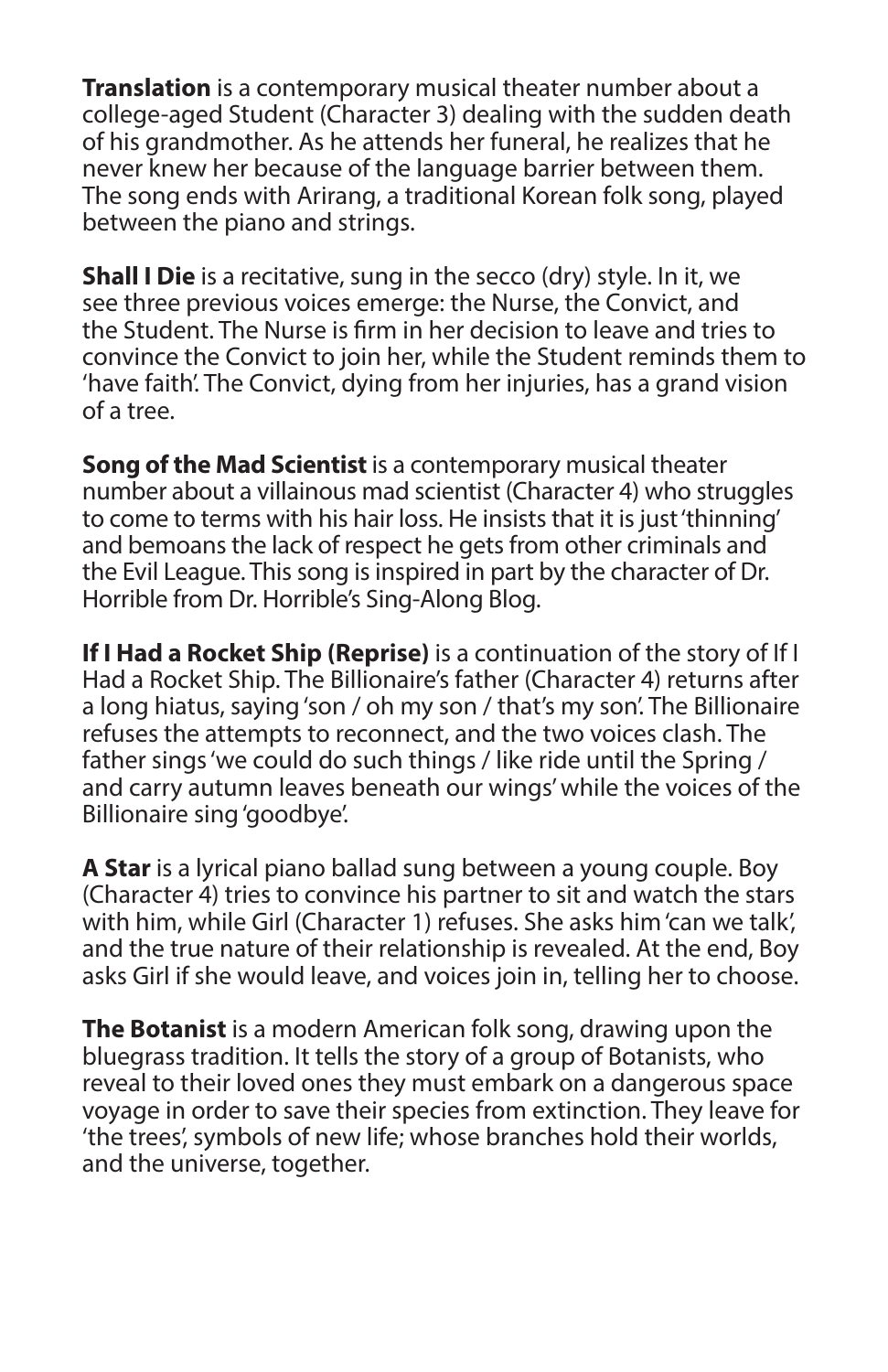### **ACKNOWLEDGEMENTS**

Can I count the number of people I have to thank? My friends, the people who I've sent things to and who gave me valuable feedback while assuring me I wasn't bothersome: Eli Quastler, Sienna McCulley, Julian Brown, and a very special Michelle Han. My professors, Amy Coddington, David Schneider in particular. My esteemed advisor, Eric Sawyer, for letting me bring in half-built, leaking contraptions of songs and helping me see the light inside them. My teachers: Ron Bashford, for building me up as an actor and giving me the performance vocabulary to direct this show. Carine Montbertrand, for an acting workshop that quite literally changed my life. Tom Oesterling, for telling me I sounded like a kazoo my freshman year, and then teaching me to do better.

The list goes on. Ellen Parks, for meeting me in an NYC cafe, sharing her story, and telling me to keep a box of dreams. Andrew Polec, for hearing my slim idea in the Kirby Theater and telling me immediately "you must". Mr. Joey, for giving me a life in music with his choir, and for getting me my first paycheck as an organist. Michael Kopelman, for taking me to my first Broadway show and being my biggest fan. Wesley Guimarães and Anna Plummer, for casting me in their theses and making me believe my own was possible. Jude Sandy, for asking me the questions I needed to hear, and agreeing to meet with me out of the blue.

Alisa Pearson and Ted Keyes, for their support in making this dream of mine possible. My acapella group, the DQ, my improv group, Gads, my writing group, AAWG - for being my creative outlets, and coming to my performances to shower me with love. My band, for being so incredibly talented and dispelling all my worries from the first rehearsal. My cast, for taking a chance on me, and for making this show what it is.

Finally I'd like to thank my family. My mother and father, for sacrificing so much to take care of me, for all the hours spent driving me to rehearsals, for listening to me play the same lick over and over again on the piano, for trusting I had things under control and giving me the space to create. My siblings, who I love: Christopher, Gabriella, Lea and William. The songs in this show are very personal. Without my family, I wouldn't be the person I am today.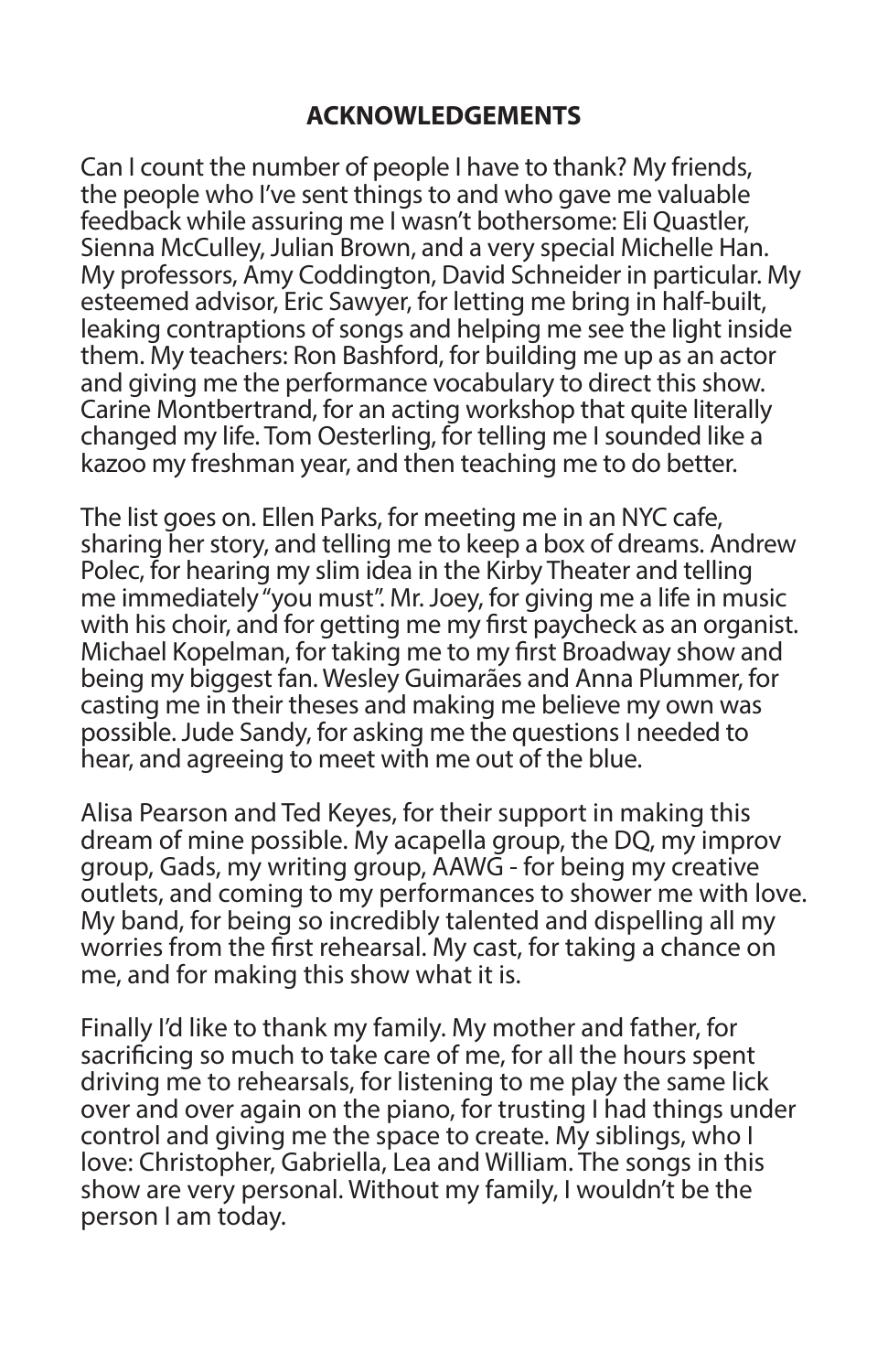Scan this QR code to view the full lyrics!



Link: https://drive.google.com/file/ d/1TsAj4Z4JyjRN5uodS205AuG8 MI2R7389/view?usp=drivesdk

Want to let us know how we did? Send a telegram to your favorite cast member, or leave a comment about the show for Sebastian!



Link: https://docs.google.com/forms/d/e/1FAIpQLScm6r 3vLp1yBPv353c5IF7kjkmKs9C5eLNzC7WDjiaurnR\_mA/ viewform